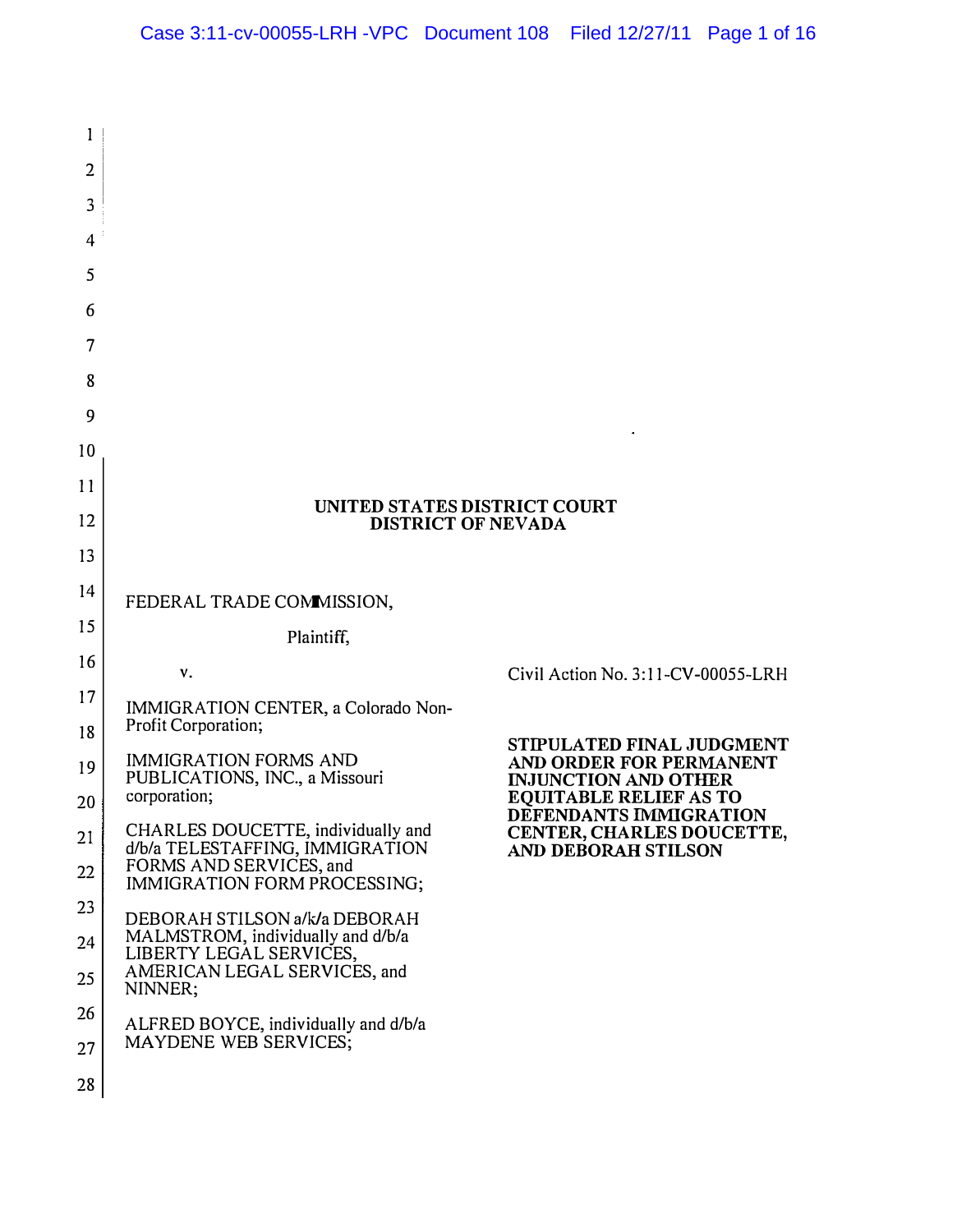| THOMAS STRAWBRIDGE, individually<br>and as an officer of IMMIGRATION<br>FORMS AND PUBLICATIONS, INC.; |
|-------------------------------------------------------------------------------------------------------|
| ROBIN MEREDITH, individually and as an<br>officer of IMMIGRATION FORMS AND<br>PUBLICATIONS, INC.;     |
| THOMAS LAURENCE, individually; and                                                                    |
| ELIZABETH MEREDITH, individually,                                                                     |
| Defendants.                                                                                           |
|                                                                                                       |
| STIPULATED FINAL JUD<br>PERMANENT INJUNCTION                                                          |
| Plaintiff Federal Trade Commission ("F7                                                               |
| iniunction and other equitable relief in this matte                                                   |

**GMENT AND ORDER FOR N AND MONETARY RELIEF** 

 $FC"$ ) filed its Complaint for a permanent er pursuant to Section 13(b) of the Federal Trade Commission Act ("FTC Act"), 15 U.S.c. § 53(b). The FTC and Defendants Immigration Center, Charles Doucette, and Deborah Stilson stipulate to the entry of this Stipulated Final Judgment and Order for Permanent Injunction and Other Equitable Relief ("Order") to resolve all matters in dispute in this action between them. THEREFORE, IT IS ORDERED as follows:

# FINDINGS

I. This Court has jurisdiction over the subject matter ofthis case and all of the  $20$  parties pursuant to 15 U.S.C. §§ 45(a) and 53(b), and 28 U.S.C. §§ 1331, 1337(a) and 1345.

 $21$  2.  $22$  and (c). Venue is proper in this District under 15 U.S.C. § 53(b) and 28 U.S.C. § 1391(b)

3. The activities of Defendants, as alleged in the Complaint, are "in or affecting  $24$  commerce," as defined in Section 4 of the FTC Act, 15 U.S.C. § 44.

 $25$  4. The Complaint states a claim upon which relief may be granted against  $26$  Defendants, under Sections 5(a) and 13(b) of the FTC Act, 15 U.S.C. §§ 45(a) and 53(b).

27 S. Defendants do not admit any allegations in the Complaint, except for facts 28 necessary to establish jurisdiction and as otherwise specifically stated in this Order.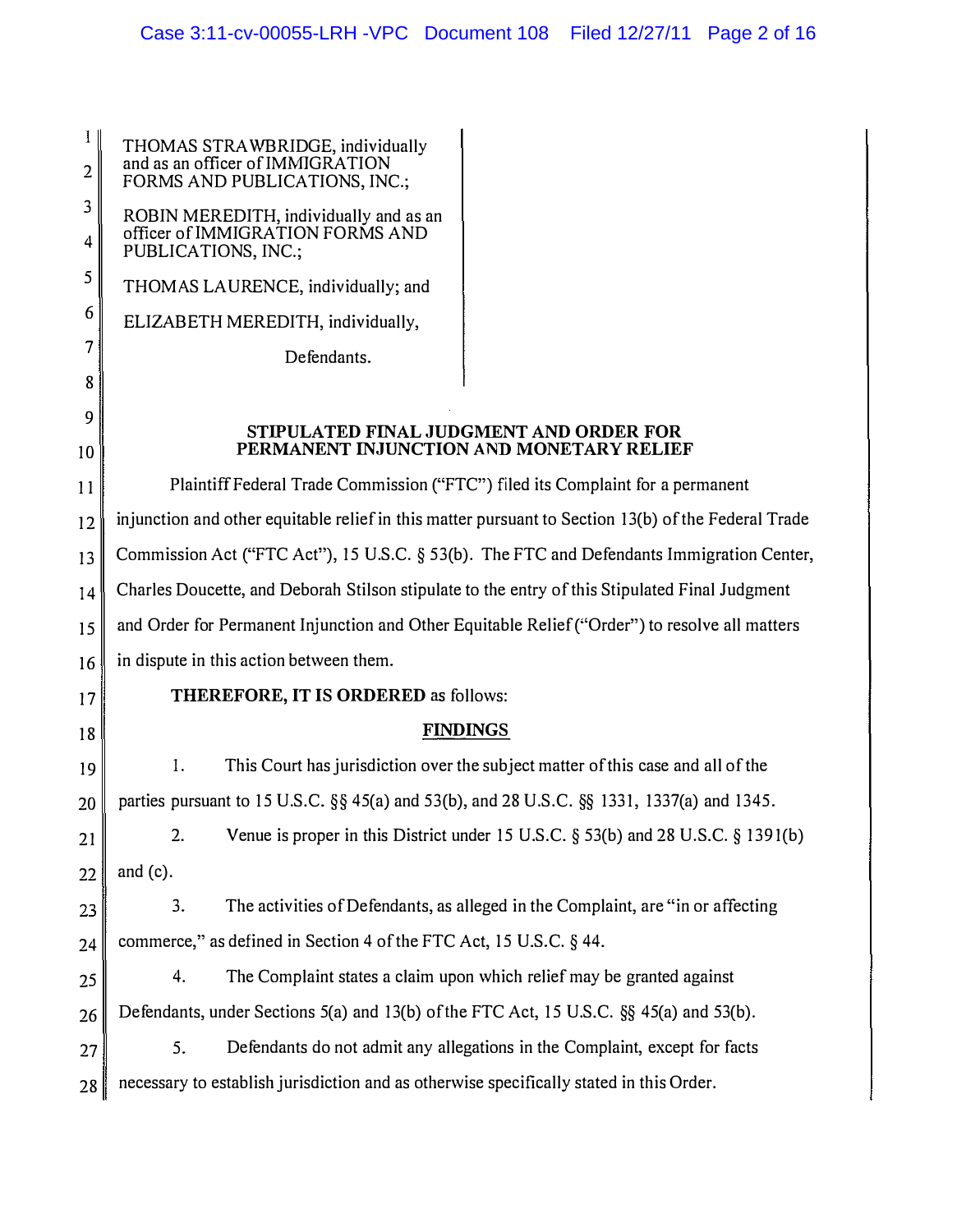$1<sub>1</sub>$ 6. The FTC and Defendants waive all rights to appeal or otherwise challenge or 2 contest the validity of this Order.

3 7. Defendants waive any claim that they may hold under the Equal Access to Justice 4 Act, 28 U.S.c. § 2412, concerning the prosecution of this action through the date ofthis Order,  $5 \parallel$  and agree to bear their own costs and attorneys' fees.

### 6 DEFINITIONS

7 l. "Defendants" means Immigration Center; Immigration Forms and Publications, 8 Inc. ("IFP"); Charles Doucette; Deborah Stilson; Alfred Boyce; Thomas Strawbridge; Robin 9 Meredith; Thomas Laurence; and Elizabeth Meredith, individually, collectively, or in any 10 combination.

11 2. "Stipulating Defendants" means Charles Doucette, Deborah Stilson, and 12 Immigration Center, individually, collectively, or in any combination.

13

14

IS

16

a. "Stipulating Corporate Defendant" means Immigration Center and its successors and assigns.

b. "Stipulating Individual Defendants" means Charles Doucette and Deborah Stilson.

17 3. "Immigration services" means any service purporting to aid any person in any 18 immigration or naturalization matter involving the United States government, such as by: (a) 19 appearing in any immigration case, either in person or through the preparation or filing of any 20 brief, paper, application, petition, form, or other document, on behalf of another person, before 21 any branch of the United States Department of Homeland Security or the United States 22 Department of Justice; (b) selecting which visa, work permit, temporary protective status,  $23$  residency, citizenship, or other immigration status or benefit to apply for, or which application or  $24$  other form to use, or providing advice regarding these selections; (c) advising a person regarding  $25$  the requirements for obtaining a visa, a work permit, temporary protective status, residency, 26 citizenship, or any other immigration status or benefit; or (d) advising a person regarding his or 27 her answers on any immigration-related document, paper, application, petition, or other form. 28 28 4. **"Customer"** means any person who purchased or agreed to purchase, or any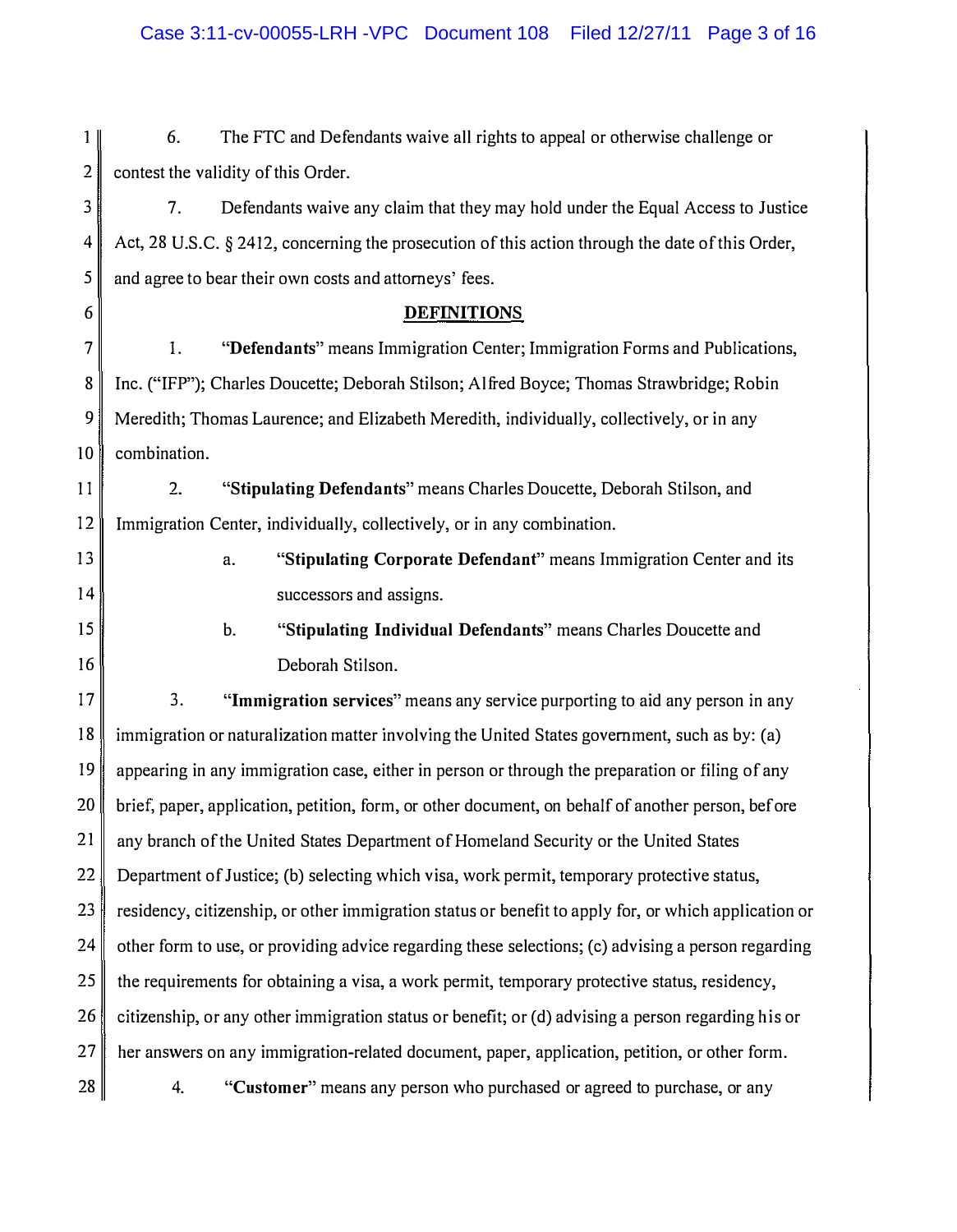I person on whose behalf a person purchased or agreed to purchase, immigration services from  $2 \parallel$  any Defendant prior to the entry of this Order. 3 5. **"Receiver"** means Aviva Gordon, the temporary receiver appointed in this action.  $4 \parallel$  "Receiver" includes any deputy receivers as may be named by the Receiver. 5 ORDER 6 I. BAN ON PROVIDING IMMIGRATION SERVICES 7 IT IS ORDERED that Stipulating Defendants are permanently restrained and enjoined 8 from providing, or assisting others in providing, immigration services.  $9$  II. 10 PROHIBITED BUSINESS ACTIVITIES REGARDING ANY GOODS OR **SERVICES** II 12 13 14 15 16 17 18 19 20 21 22 23 24 25 26 27 28 IT IS FURTHER ORDERED that, in connection with the advertising, marketing, promotion, offering for sale, or sale of any goods or services, Stipulating Defendants, and their officers, agents, servants, employees, and attorneys, and all other persons in active concert or participation with any ofthem who receive actual notice of this Order by personal service or otherwise, are permanently restrained and enjoined from: A. Misrepresenting, directly or indirectly, expressly or by implication, their education, training, or credentials, or that they are qualified or authorized to provide legal advice or services; B. Misrepresenting, directly or indirectly, expressly or by implication, that they are part of or affiliated with one or more agencies ofthe United States government; and C. Misrepresenting, directly or indirectly,.expressly or by implication, any material fact, including but not limited to: 1. The total cost to purchase, receive, or use the goods or services; 2. Any material restrictions, limitations, or conditions to purchase, receive, or use the goods or services; 3. Any material aspect of the nature or terms of a refund, cancellation, exchange, or repurchase policy for the goods or services; or 4. Any material aspect of the performance, efficacy, nature, or central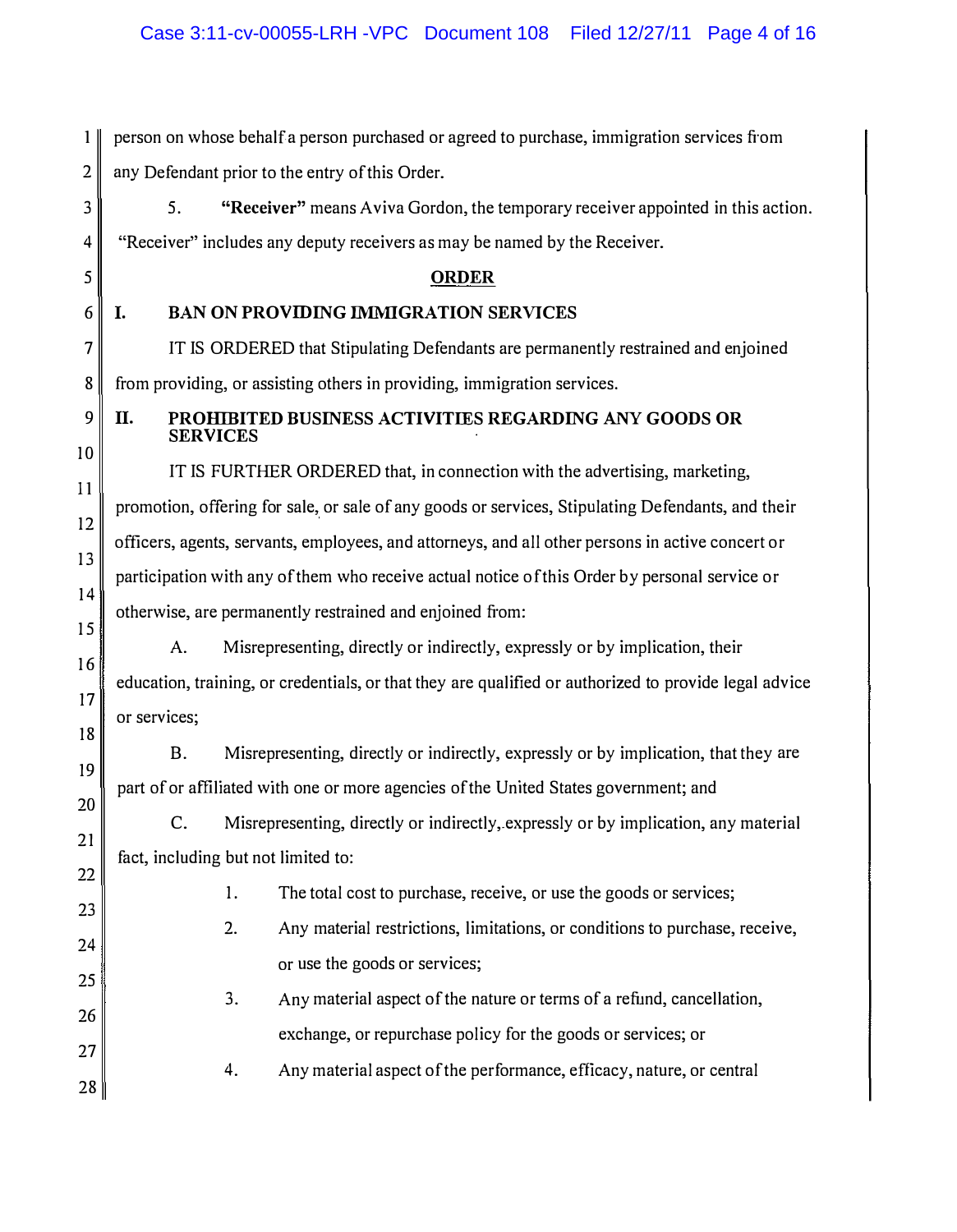1 || 2 III. MONETARY JUDGMENT 3 **IT IS FURTHER ORDERED that:**  $\|4\|$  A. Judgment is entered jointly and severally, as equitable monetary relief: (1) in  $5$  favor of the FTC and against Stipulating Individual Defendants, jointly and severally, in the 6 amount of three million, seven hundred forty-three thousand, six hundred fifty-two U.S. Dollars 7 and sixty cents (\$3,743,652.60); and (2) in favor of the FTC and against Stipulating Corporate 8 Defendant in the amount of three million, one hundred forty-one thousand, six hundred sixty-9 seven U.S. Dollars, and forty-two cents  $(\$3,141,667.42);$ 10 B. Stipulating Defendants shall relinquish and turn over to the Receiver within five 11 (5) days of entry of this Order all dominion, control, and title to any and all assets of Defendant 12 Immigration Center, to all vehicles listed on Attachment A to this Order, and to any assets 13 currently in the possession of the Receiver, except for non-business, personal property of de  $14 \parallel$  minimis value. Upon transfer of such vehicles and other assets, the remainder of the money 15 judgment shall be suspended subject to the Subsections below and Section IV;  $16$  C. In the event of any default by the Stipulating Defendants on any obligation 17 imposed under this Section III, including, but not limited to, the failure to timely and completely 18 fulfill their payment obligations: 19 The judgment imposed herein as to Stipulating Defendants will not be L 20 suspended, and the full amount of that Judgment (\$3,743,652.60 as to 21 Stipulating Individual Defendants and \$3,141,667.42 as to Stipulating 22 Corporate Defendant) plus interest from the date of entry of this Order 23 pursuant to 28 U.S.C.  $\S 1961$ , as amended, less the sum of any amounts 24 already paid by Stipulating Defendants or other Defendants, shall 25 immediately become due and payable; and The FTC shall be entitled to immediately exercise any and all rights and 26 2. 27 remedies against Stipulating Defendants and Stipulating Defendants' 28 assets to collect the full amount of the judgment and interest thereon, less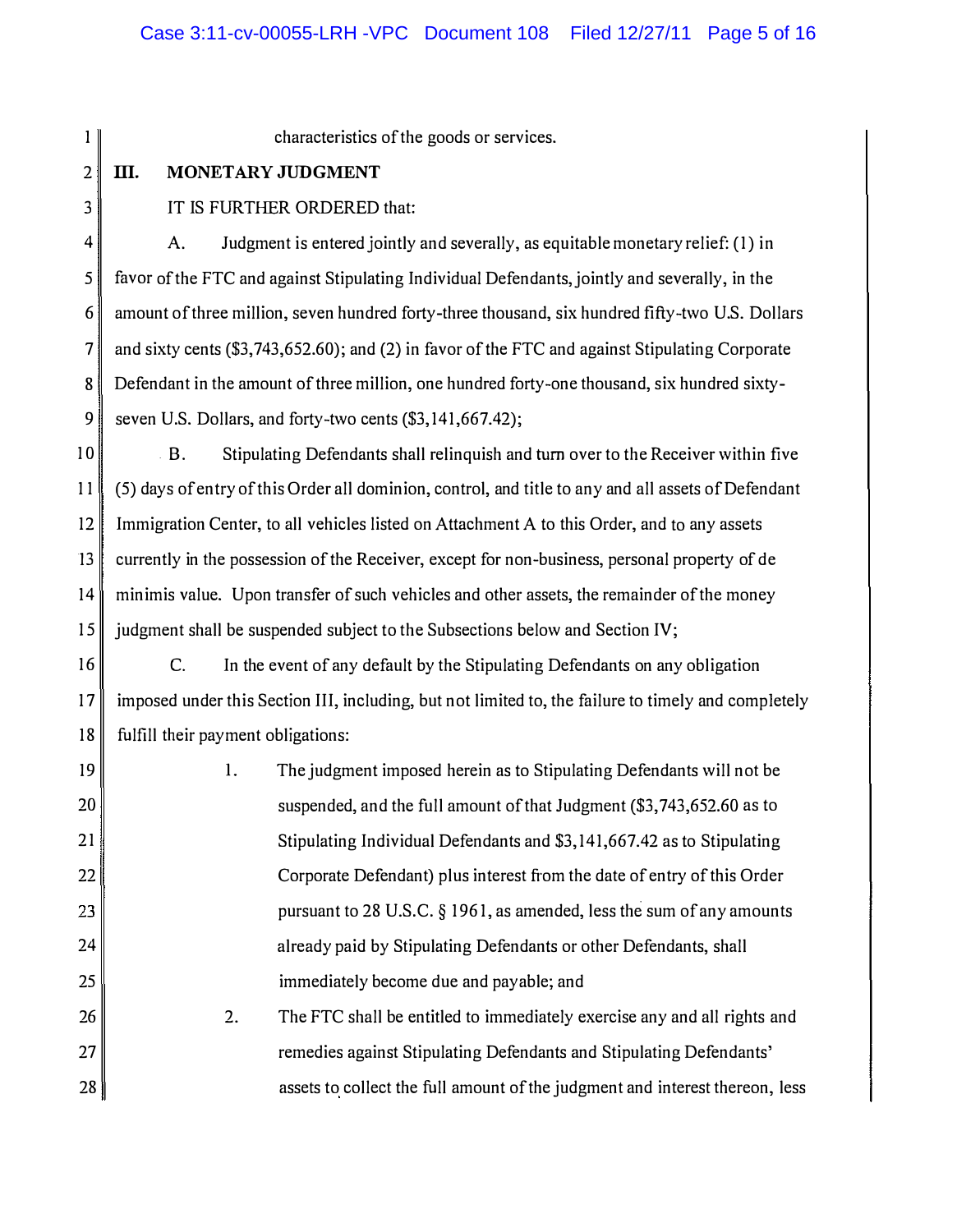$1$ 

any amounts already paid;

2 3 4 5 6 7 8 9 10 11 12 13 14 15 D. All funds paid, collected, and/or recovered pursuant to this Order shall be deposited into a fund administered by the FTC or its agent to be used for equitable relief, including, but not limited to, consumer redress, and any attendant expenses for the administration of such equitable relief. Stipulating Defendants shall cooperate fully to assist the FTC in identifying consumers who may be entitled to redress pursuant to this Order. If the FTC determines, in its sole discretion, that direct redress to consumers is wholly or partially impracticable or funds remain after redress is completed, the FTC may apply any remaining funds for such other equitable relief (including consumer information remedies) as it determines to be reasonably related to Stipulating Defendants' practices alleged in the Complaint. Any funds not used for such equitable relief shall be deposited to the United States Treasury as disgorgement. Stipulating Defendants shall have no right to challenge the FTC's choice of remedies under this Part D. Stipulating Defendants shall have no right to contest the manner of distribution chosen by the FTC. This judgment for equitable monetary relief is solely remedial in nature and is not a fine, penalty, punitive assessment, or forfeiture;

16 17 18 19 20 21 22 23 E. In accordance with 31 U.S.C. § 7701, as amended, Stipulating Defendants are hereby required, unless they have already done so, to furnish to the FTC their taxpayer identifying numbers (Social Security Numbers or Employer Identification Numbers), which shall be used for purposes of collecting and reporting on any delinquent amount arising out of Stipulating Defendants' relationship with the government. Stipulating Individual Defendants are each further required, unless they have already done so, to provide the FTC with a clear, legible and full-size photocopy of a valid driver's license, which will be used for reporting and compliance purposes;

24 25 26 F. Stipulating Defendants relinquish dominion and all legal and equitable right, title, and interest in all assets transferred pursuant to this Order and shall not seek the return of any assets;

27 G. Stipulating Defendants agree that the facts as alleged in the Complaint filed in 28 this action shall be taken as true without further proof in any bankruptcy case or subsequent civil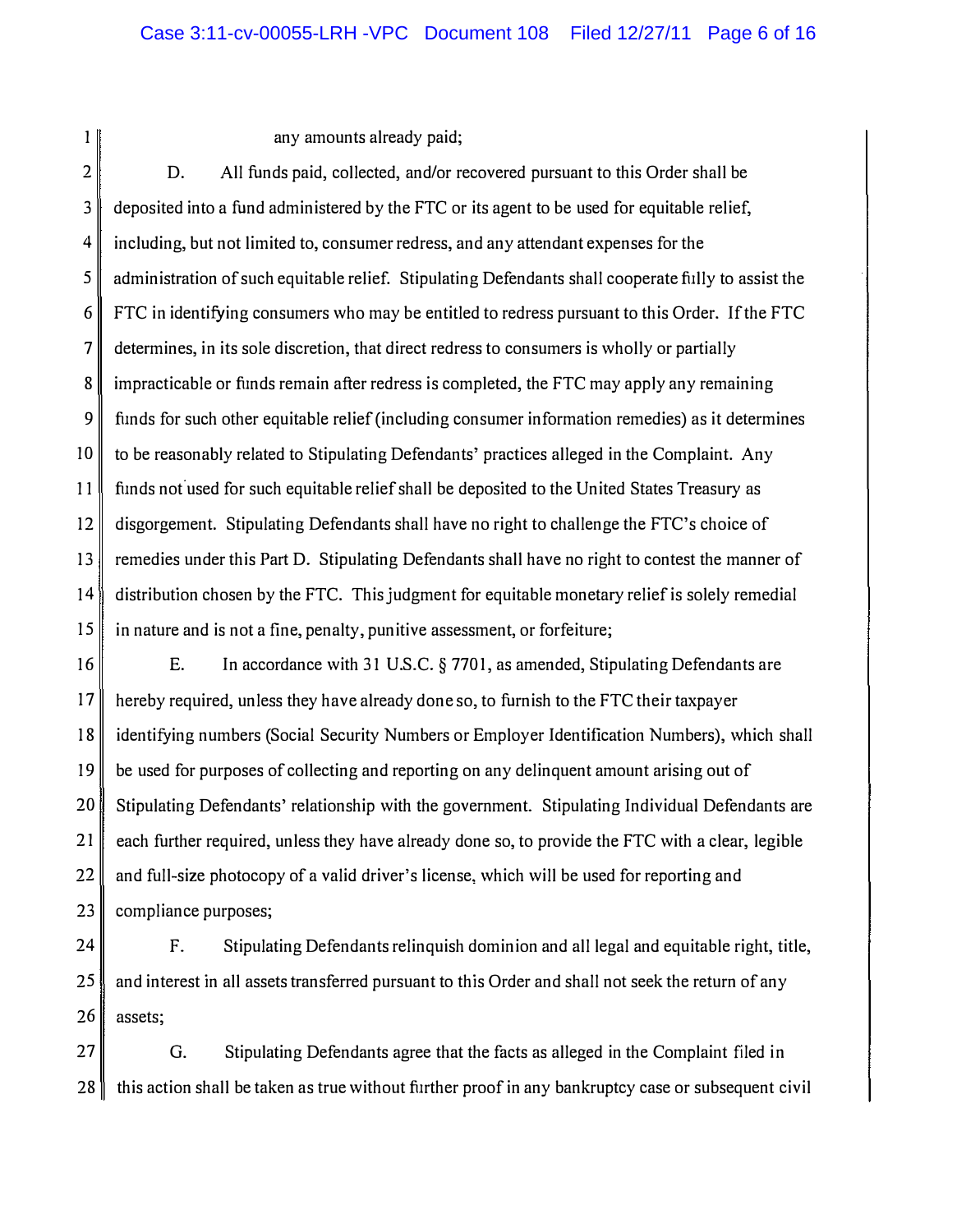1 litigation pursuant to this Order, including but not limited to a nondischargeability complaint in  $2 \parallel$  any bankruptcy case. Stipulating Defendants further stipulate and agree that the facts alleged in 3 the Complaint establish all elements necessary to sustain an action pursuant to Section  $4 \parallel 523(a)(2)(A)$  of the Bankruptcy Code, 11 U.S.C. § 523(a)(2)(A), and that this Order shall have 5 collateral estoppel effect for such purposes; and

 $6 \parallel$  H. Proceedings instituted under this Section are in addition to, and not in lieu of, any  $7 \parallel$  other civil or criminal remedies that may be provided by law, including any other proceedings 8 the FTC may initiate to enforce this Order.

### 9 IV. RIGHT TO REOPEN

10 IT IS FURTHER ORDERED that:

11 A. The FTC's agreement to this Order is expressly premised upon the truthfulness, 12 accuracy, and completeness of Stipulating Defendants' financial condition, as represented in the 13 Financial Disclosure Statements of Defendants Charles Doucette and Deborah Stilson, dated 14 February 3, 2011, and the asset deposition testimony of Charles R. Doucette and Deborah Stilson 15 of July 26, 2011, and exhibits thereto, which contain material information upon which the FTC 16 relied in negotiating and agreeing to the terms of this Order;

17 B. If, upon motion by the FTC, the Court finds that any Stipulating Defendant failed 18 to disclose any material asset, materially misrepresented the value of any asset, or made any 19 other material misrepresentation in or omission from the Stipulating Defendant's financial 20 statement or supporting documents, then this Order shall be reopened and suspension of the 21 judgment set forth in Section III shall be lifted as to that Defendant for the purpose of requiring  $22$  payment of monetary relief in the amount of three million, seven hundred forty-three thousand, 23 six hundred fifty-two U.S. Dollars, and sixty cents (\$3,743,652.60) as to Stipulating Individual  $24$  Defendants and in the amount of three million, one hundred forty-one thousand, six hundred 25 sixty-seven U.S. Dollars, and forty-two cents  $(\$3,141,667.42)$  as to Stipulating Corporate 26 Defendant, less the sum of any amounts paid to the FTC pursuant to Section III and any other 27 payments made by other Stipulating Defendants or other Defendants. *Provided, however*, that, 28 in all other respects, this Order shall remain in full force and effect, unless otherwise ordered by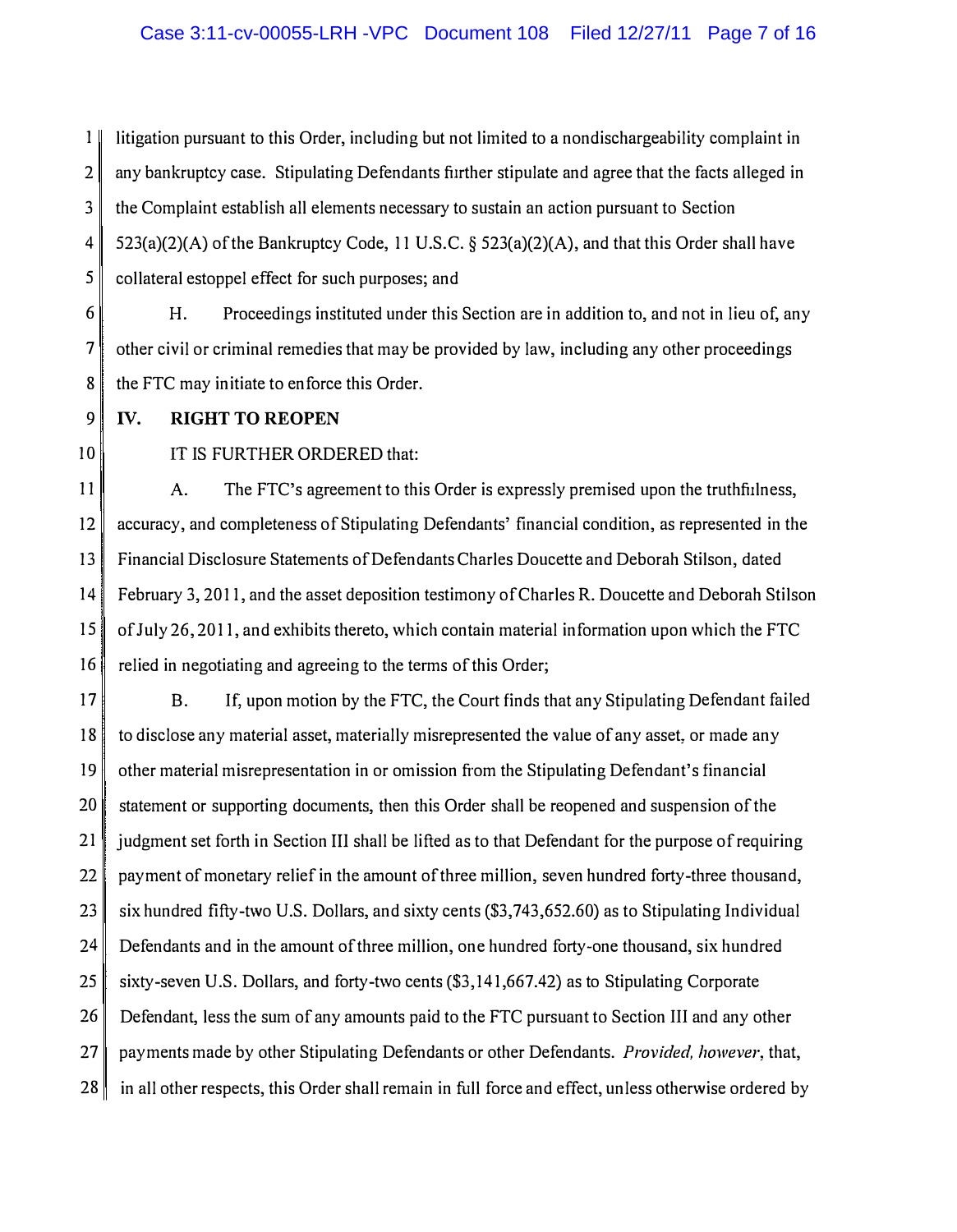1 | the Court;

7

2 3 4 5 6 C. Any proceedings instituted under this Section shall be in addition to, and not in lieu of, any other civil or criminal remedies that may be provided by law including, but not limited to, contempt proceedings, or any other proceedings that the FTC or the United States might initiate to enforce this Order. For purposes of this Section, Stipulating Defendants waive any right to contest any of the allegations of the FTC's Complaint.

# V. DISPOSITION OF PAST CUSTOMER INFORMATION

8 9 10 11 IT IS FURTHER ORDERED that Stipulating Defendants, and their officers, agents, servants, employees, and attorneys, and all other persons in active concert or participation with any of them who receive actual notice of this Order by personal service or otherwise, are permanently restrained and enjoined from:

12 13 14 15 16 A. Disclosing, using or benefitting from customer information, including the name, address, telephone number, email address, Social Security Number, other identifying information, or any data that enables access to a customer's account (including a credit card, bank account, or other financial account) that any Defendant obtained prior to entry of this Order; and

17 18 19 20 21 B. Failing to dispose of such customer information in all forms in their possession, custody, or control within thirty (30) days after entry of this Order. Disposal shall be by means that protect against unauthorized access to the customer information, such as by burning, pulverizing, or shredding any papers, and by erasing or destroying any electronic media, to ensure that the customer information cannot practicably be read or reconstructed.

22 23 24 25 26 27 Provided, however, that customer information need not be disposed of, and may be disclosed, to the extent requested by a government agency or required by a law, regulation, or court order, including by Paragraph VI of this Order; and *provided also* that rather than destroying them, StipUlating Defendants shall turn over any original birth, marriage or naturalization certificates, passports and similar original customer documents in their possession, custody, or control to the Receiver.

28 VI. RETURN OF CUSTOMER DOCUMENTS AND TERMINATION OF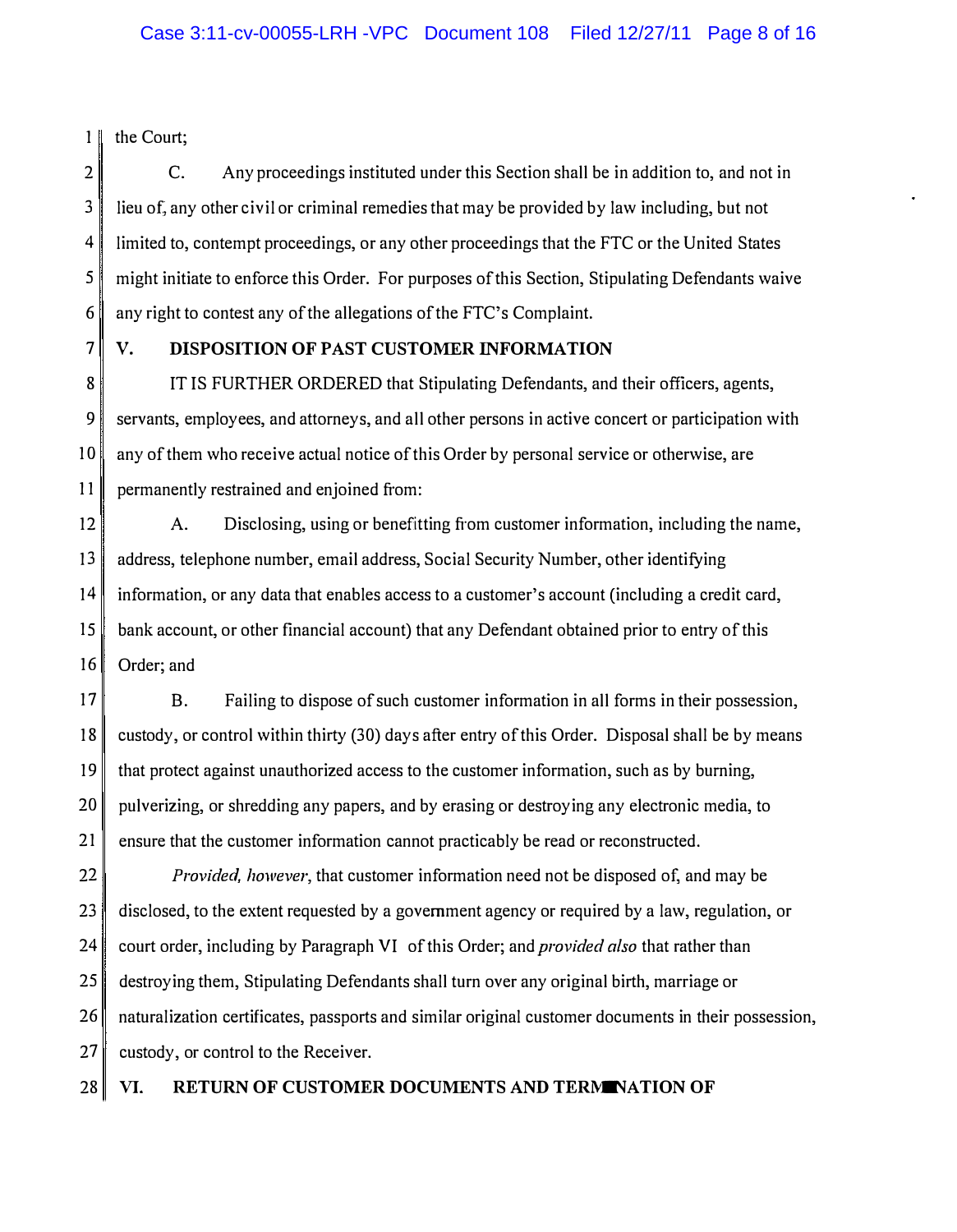#### 1 RECEIVERSHIP

 $2 \parallel$  IT IS FURTHER ORDERED that the appointment of the Receiver pursuant to the 3 Temporary Restraining Order entered on January 26, 2011, and extended on Febmary 2, 2011, 4 and the Stipulated Preliminary Injunction entered on March 3, 2011, is hereby continued in full 5 force and effect except as modified by this Section.

6 The Court directs the Receiver to use her best efforts to identify and contact each 7 customer and, to the extent feasible, to return original documents in the Receiver's possession, 8 custody or control that pertain to that customer or the customer's family member, unless the 9 customer cannot be located or does not request that the documents be returned. "Documents" 10 include (1) original documents provided by or on behalf of the customer or other person, such as 11 marriage and birth certificates; (2) any applications, petitions, or other papers filed on the 12 customer's behalf, but do not include incomplete forms; and (3) any notices or other documents 13 from the United States Department of Homeland Security or the United States Department of 14 Justice received by the Defendants on the customer's behalf.

15 The Court directs the Receiver to use reasonable and appropriate measures to protect the  $16 \parallel$  privacy and confidentiality of the original documents and the information contained in such 17 documents. The Receiver shall, in her sole discretion, after consultation with the FTC, 18 determine how best to identify and contact customers, determine the necessity and feasibility of 19 returning original documents to customers, safely and securely return original documents to 20 customers, and dispose of unreturned documents by shredding or other means that prevent 21 personally identifiable information from falling into the hands of a third party. With Court 22 approval, the Receiver may retain other professionals to perform the responsibilities described in  $23$  this Section and may expend the assets of the receivership estate for this purpose. The Receiver  $24$  and any professionals retained by the Receiver shall not be held liable to any party or person for 25 any harm resulting from performance of the Receiver's duties under this Section.

26 The Receiver shall complete the liquidation of the assets of the receivership estate and  $27$  the return of customer documents. Upon liquidation of the assets of the receivership estate and  $28$  the return of customer documents pursuant to this Section, the Receiver shall submit her final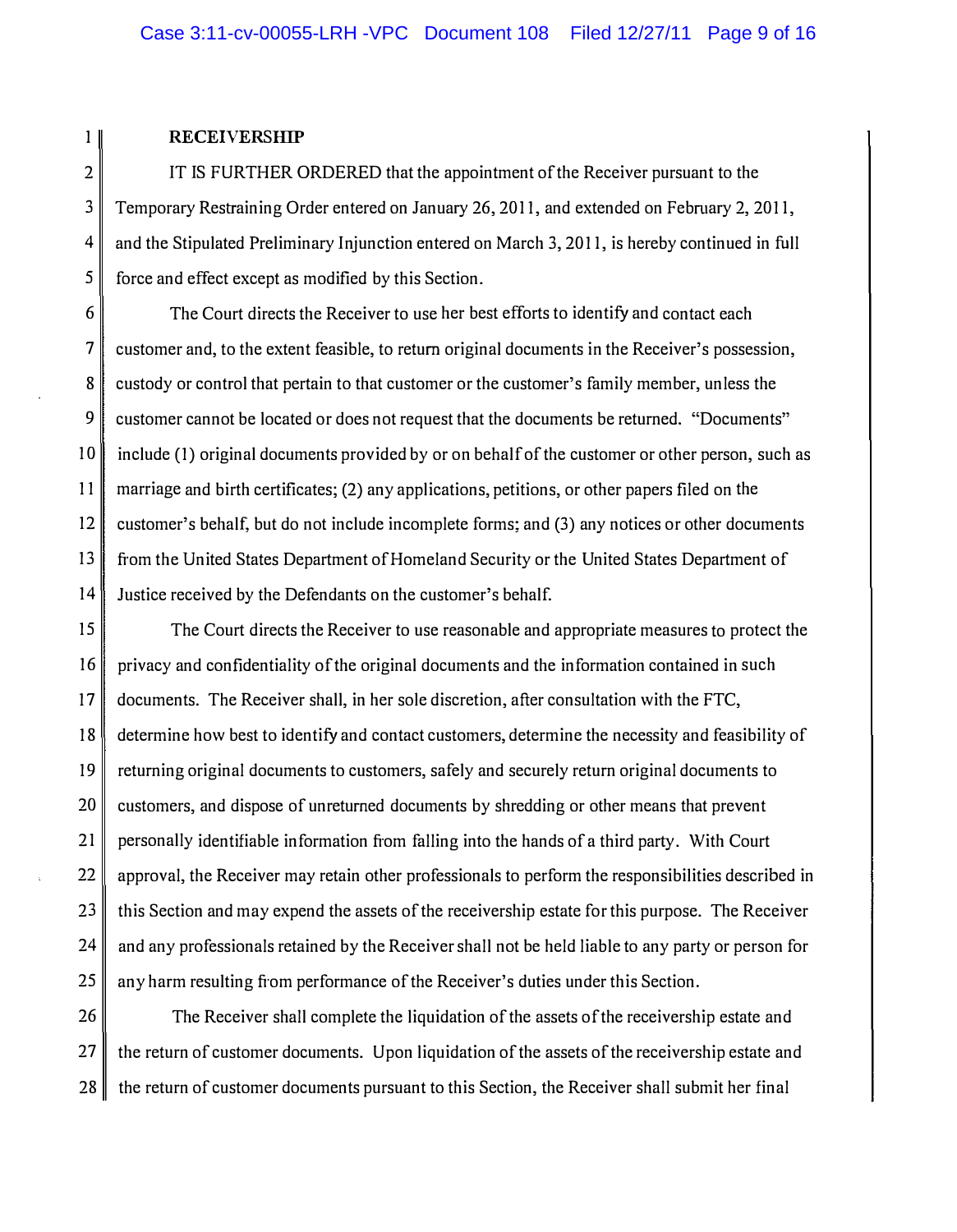1 report and application for fees and expenses, and upon approval of them by the Court, shall pay 2 any remaining funds to the FTC. Upon the Court's approval of the Receiver's final report, and 3 the payment of any remaining funds to the FTC under this Section, the Receivership shall be  $4$  terminated.

### 5 VII. ORDER ACKNOWLEDGMENTS

6 **IT IS FURTHER ORDERED** that each Stipulating Defendant obtain acknowledgments  $7 \parallel$  of receipt of this Order:

8 **A.** Each Stipulating Defendant, within seven (7) days of entry of this Order, must  $9 \parallel$  submit to the FTC an acknowledgment of receipt of this Order sworn under penalty of perjury.

10 B. For five (5) years after entry of this Order, each Stipulating Individual Defendant 11 for any business that such Stipulating Individual Defendant, individually or collectively with any 12 other Defendant, is the majority owner or directly or indirectly controls, and the Stipulating 13 Corporate Defendant, must deliver a copy of this Order to: (1) all principals, officers, directors, 14 and managers; (2) all employees, agents, and representatives who participate in conduct related 15 to the subject matter of this Order; and (3) any business entity resulting from any change in 16 structure as set forth in the Section titled Compliance Reporting. Delivery must occur within 7 17 days of entry of this Order for current personnel. To all others, delivery must occur before they 18 assume their responsibilities.

 $19$  C. From each individual or entity to which a Stipulating Defendant delivered a copy 20 of this Order, that Stipulating Defendant must obtain, within 30 days, a signed and dated 21 acknowledgment of receipt of this Order.

# 22 VIII. COMPLIANCE REPORTING

23 || IT IS FURTHER ORDERED that Stipulating Defendants make timely submissions to the 24 FTC:

25 A. One year after entry of this Order, each Stipulating Defendant must submit a  $26$  compliance report, sworn under penalty of perjury:

27 || 27 || Each Stipulating Defendant must: (a) designate at least one telephone 28  $\parallel$  28 number and an email, physical, and postal address as points of contact,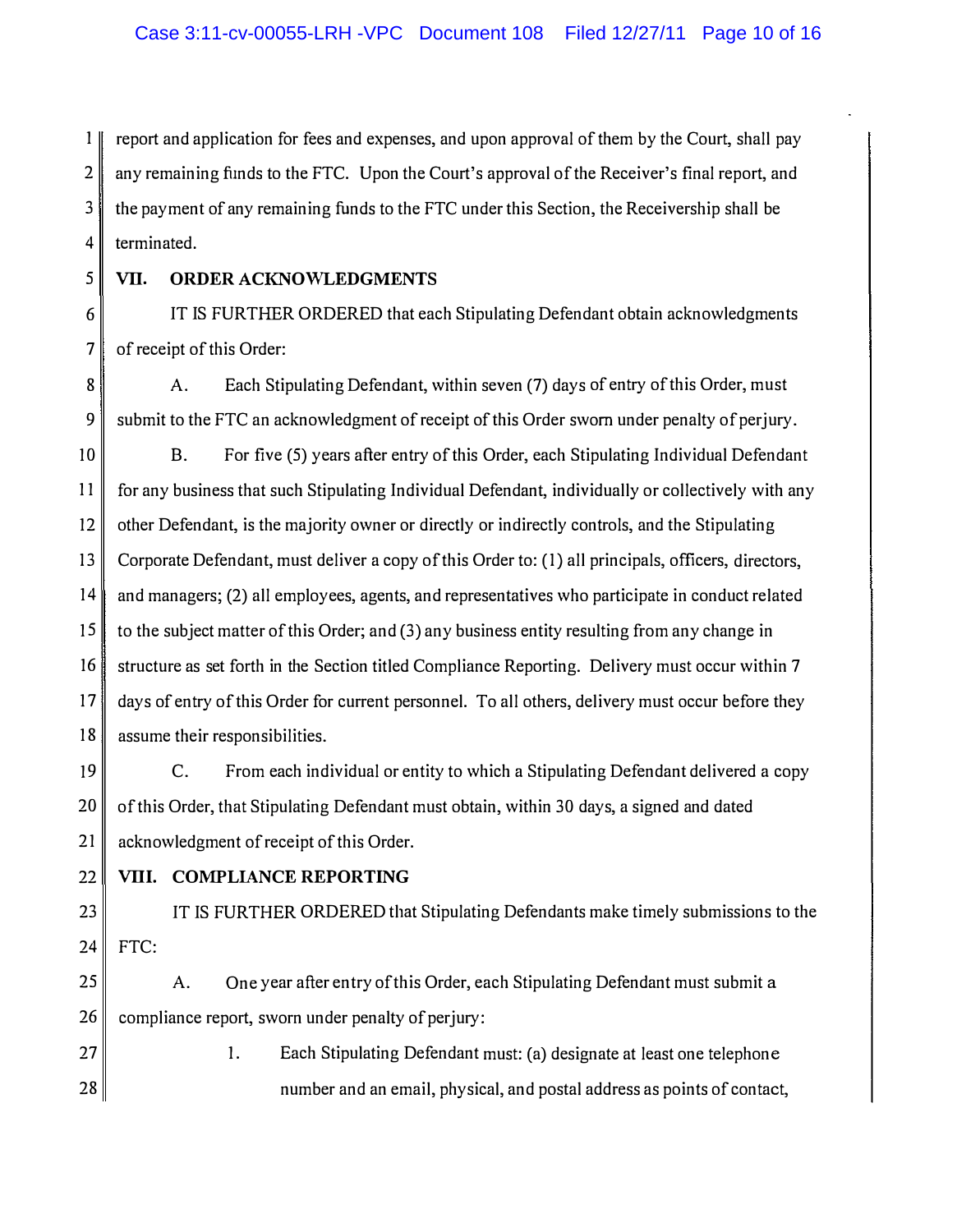| 1              |                                                                                               | which representatives of the FTC may use to communicate with the                |
|----------------|-----------------------------------------------------------------------------------------------|---------------------------------------------------------------------------------|
| $\overline{2}$ |                                                                                               | Stipulating Defendant; (b) identify all of that Stipulating Defendant's         |
| 3              |                                                                                               | businesses by all of their names, telephone numbers, and physical, postal,      |
| 4              |                                                                                               | email, and Internet addresses; (c) describe the activities of each business,    |
| 5              |                                                                                               | including the products and services offered, the means of advertising,          |
| 6              |                                                                                               | marketing, and sales, and the involvement of any other Defendant (which         |
| 7              |                                                                                               | Stipulating Individual Defendants must describe if they know or should          |
| 8              |                                                                                               | know due to their own involvement); (d) describe in detail whether and          |
| 9              |                                                                                               | how that Stipulating Defendant is in compliance with each Section of this       |
| 10             |                                                                                               | Order; and (e) provide a copy of each Order Acknowledgment obtained             |
| 11             |                                                                                               | pursuant to this Order, unless previously submitted to the FTC;                 |
| 12             | 2.                                                                                            | Additionally, each Stipulating Individual Defendant must: (a) identify all      |
| 13             |                                                                                               | telephone numbers and all email, Internet, physical, and postal addresses,      |
| 14             |                                                                                               | including all residences; (b) identify all titles and roles in all business     |
| 15             |                                                                                               | activities, including any business for which such Stipulating Defendant         |
| 16             |                                                                                               | performs services whether as an employee or otherwise and any entity in         |
| 17             |                                                                                               | which such Stipulating Defendant has any ownership interest; and (c)            |
| 18             |                                                                                               | describe in detail such Stipulating Defendant's involvement in each such        |
| 19             |                                                                                               | business, including title, role, responsibilities, participation, authority,    |
| 20             |                                                                                               | control, and any ownership.                                                     |
| 21             | B.                                                                                            | For twenty (20) years following entry of this Order, each Stipulating Defendant |
| 22             | must submit a compliance notice, sworn under penalty of perjury, within fourteen (14) days of |                                                                                 |
| 23             | any change in the following:                                                                  |                                                                                 |
| 24             | 1.                                                                                            | Each Stipulating Defendant must report any change in: (a) any designated        |
| 25             |                                                                                               | point of contact or (b) the structure of any entity that Stipulating            |
| 26             |                                                                                               | Defendant has any ownership interest in or directly or indirectly controls      |
| 27             |                                                                                               | that may affect compliance obligations arising under this Order, including:     |
| 28             |                                                                                               | creation, merger, sale, or dissolution of the entity or any subsidiary,         |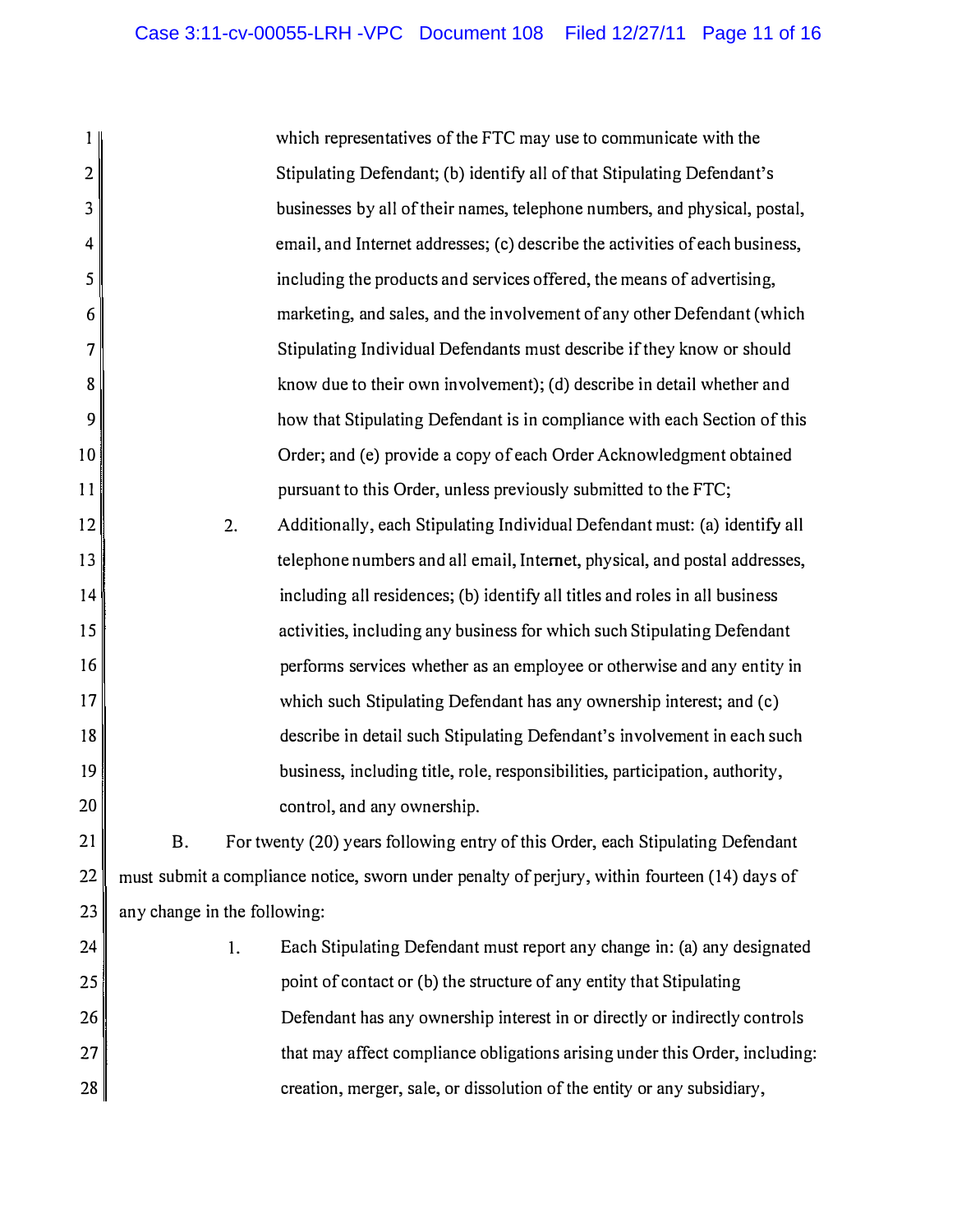|    | parent, or affiliate that engages in any acts or practices subject to this                      |
|----|-------------------------------------------------------------------------------------------------|
| 2  | Order.                                                                                          |
| 3  | 2.<br>Additionally, each Stipulating Individual Defendant must report any                       |
| 4  | change in: (a) name, including aliases or fictitious name, or residence                         |
| 5  | address; or (b) title or role in any business activity, including any business                  |
| 6  | for which such Stipulating Defendant performs services whether as an                            |
| 7  | employee or otherwise and any entity in which such Stipulating Defendant                        |
| 8  | has any ownership interest, and identify its name, physical address, and                        |
| 9  | Internet address, if any.                                                                       |
| 10 | Each Stipulating Defendant must submit to the FTC notice of the filing of any<br>C.             |
| 11 | bankruptcy petition, insolvency proceeding, or any similar proceeding by or against such        |
| 12 | Stipulating Defendant within fourteen (14) days of its filing.                                  |
| 13 | Any submission to the FTC required by this Order to be sworn under penalty of<br>D.             |
| 14 | perjury must be true and accurate and comply with 28 U.S.C. § 1746, such as by concluding: "I   |
| 15 | declare under penalty of perjury under the laws of the United States of America that the        |
| 16 | foregoing is true and correct. Executed on: _______ " and supplying the date, signatory's full  |
| 17 | name, title (if applicable), and signature.                                                     |
| 18 | Unless otherwise directed by an FTC representative in writing, all submissions to<br>Ε.         |
| 19 | the FTC pursuant to this Order must be emailed to Debrief@ftc.gov or sent by overnight courier  |
| 20 | (not the U.S. Postal Service) to: Associate Director for Enforcement, Bureau of Consumer        |
| 21 | Protection, Federal Trade Commission, 600 Pennsylvania Avenue NW, Washington, DC 20580.         |
| 22 | The subject line must begin: FTC v. Immigration Center, et al., X110013.                        |
| 23 | IX.<br><b>RECORD KEEPING</b>                                                                    |
| 24 | IT IS FURTHER ORDERED that Stipulating Defendants must create certain records for               |
| 25 | twenty (20) years after entry of the Order, and to retain each such record for five (5) years.  |
| 26 | Specifically, the Stipulating Corporate Defendant and each Stipulating Individual Defendant for |
| 27 | any business in which that Stipulating Defendant, individually or collectively with any other   |
| 28 | Defendants, is a majority owner or directly or indirectly controls, must maintain the following |
|    |                                                                                                 |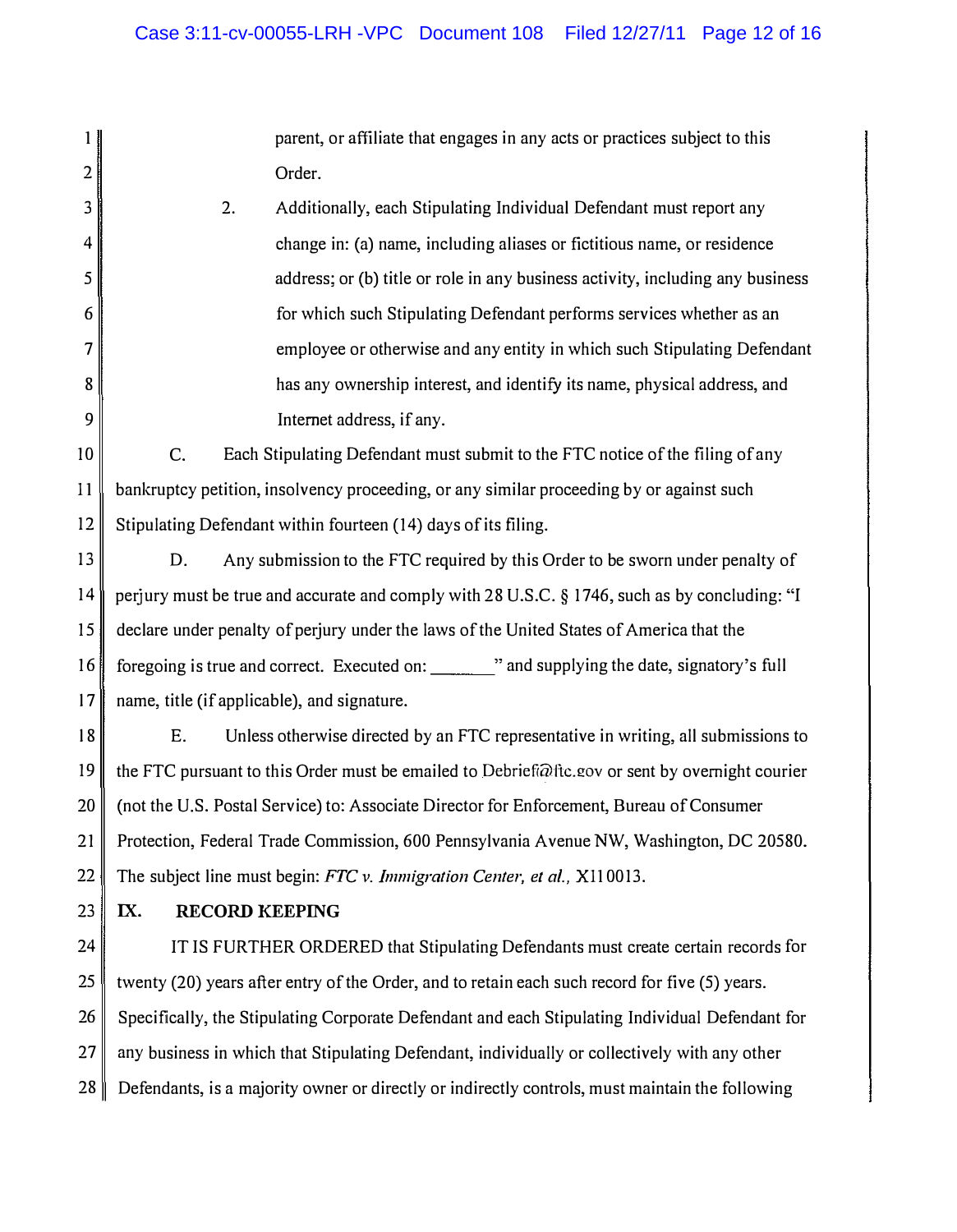| 1 <sup>1</sup>           | records:                                                                                          |  |  |
|--------------------------|---------------------------------------------------------------------------------------------------|--|--|
| 2                        | Accounting records showing the revenues from all goods or services sold, all<br>A.                |  |  |
| 3                        | costs incurred in generating those revenues, and the resulting net profit or loss;                |  |  |
| 4                        | <b>B.</b><br>Personnel records showing, for each person providing services, whether as an         |  |  |
| 5                        | employee or otherwise, that person's: name, addresses, and telephone numbers; job title or        |  |  |
| 6                        | position; dates of service; and, if applicable, the reason for termination;                       |  |  |
| $\overline{\mathcal{L}}$ | Customer files showing the names, addresses, telephone numbers, dollar amounts<br>C.              |  |  |
| 8                        | paid, and the quantity and description of goods or services purchased;                            |  |  |
| 9                        | Complaints and refund requests, whether received directly or indirectly, such as<br>D.            |  |  |
| 10                       | through a third party, and any response;                                                          |  |  |
| 11                       | All records necessary to demonstrate full compliance with each provision of this<br>Ε.            |  |  |
| 12                       | Order, including all submissions to the FTC; and                                                  |  |  |
| 13                       | A copy of each advertisement or other marketing material.<br>F.                                   |  |  |
| 14                       | <b>COMPLIANCE MONITORING</b><br>X.                                                                |  |  |
| 15                       | IT IS FURTHER ORDERED that, for the purpose of monitoring Stipulating Defendants'                 |  |  |
| 16                       | compliance with this Order, including the financial representations upon which the judgment       |  |  |
| 17                       | was suspended:                                                                                    |  |  |
| 18                       | Within fourteen (14) days of receipt of a written request from a representative of<br>A.          |  |  |
| 19                       | the FTC, each Stipulating Defendant must: submit additional compliance reports or other           |  |  |
| 20                       | requested information, which must be sworn under penalty of perjury; appear for depositions;      |  |  |
| 21                       | and produce documents, for inspection and copying. The FTC is also authorized to obtain           |  |  |
| 22                       | discovery, without further leave of court, using any of the procedures described by Federal Rules |  |  |
| 23                       | of Civil Procedure 29, 30 (including telephonic depositions), 31, 33, 34, 36, 45, and 69.         |  |  |
| 24                       | For matters concerning this Order, the FTC is authorized to communicate directly<br><b>B.</b>     |  |  |
| 25                       | with each Stipulating Defendant. Stipulating Defendant must permit representatives of the FTC     |  |  |
| 26                       | to interview any employee or other person affiliated with any Stipulating Defendant who has       |  |  |
| 27                       | agreed to such an interview. The person interviewed may have counsel present.                     |  |  |
| 28                       | The FTC may use all other lawful means, including posing, through its<br>C.                       |  |  |
|                          |                                                                                                   |  |  |
|                          |                                                                                                   |  |  |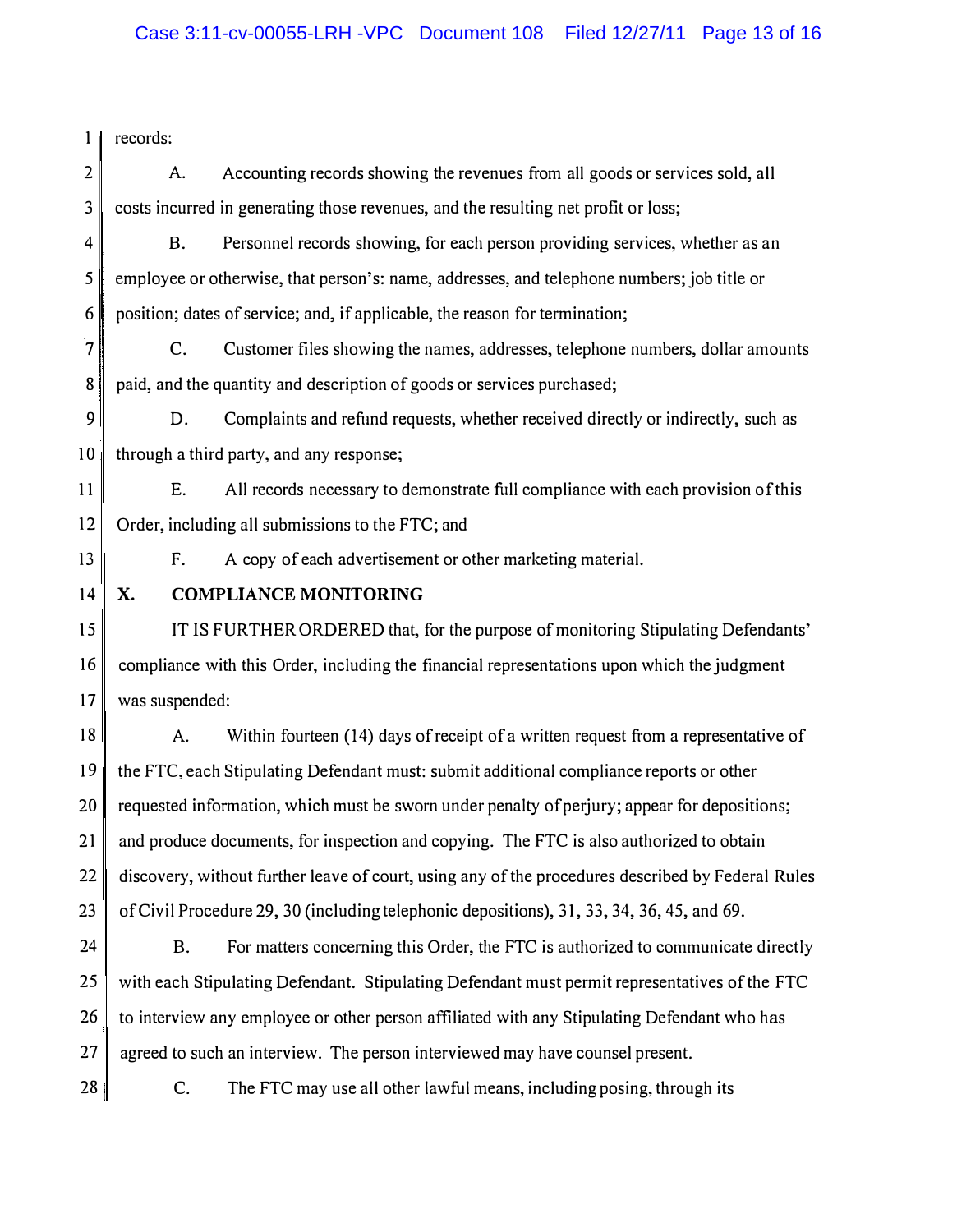$\mathbf{I}$ representatives, as consumers, suppliers, or other individuals or entities, to Stipulating  $2\ell$  Defendants or any individual or entity affiliated with Stipulating Defendants, without the  $3\hat{1}$  necessity of identification or prior notice. Nothing in this Order limits the FTC's lawful use of 4 compulsory process, pursuant to Sections 9 and 20 of the FTC Act, 15 U.S.C. §§ 49, 57b-1. 5 XI. RETENTION OF JURISDICTION <sup>6</sup>IT [5 fUR'IT1ER ORDERED Ihn! this Court retains jurisdiction of this mnner for  $7\frac{1}{2}$  purposes of construction, modification, and enforcement of this Ordor. 8 SO STIPULATED AND AGREED: 9 10 PLAINTIFF: 11 WILLARD K. TOM 12<sup>1</sup> General Counsel ROBERT J. SCHROEDER 13<sup>1</sup> Regional Director 14 IS MIRY KIM LAURA M. SOLIS 16 Anomeys for Plaintiff Federol' Trode Commission  $17$ 18 **DEFENDANTS** 19 20 **JEFARL** CETTE ĒŜ דזהר 21 Pro Su 22 23 **DEBORAH STIL** Pro Se 24 25 RECEIVER:<br>A VIVA Y. &ORDON 26 27 28 Ellis & Gordon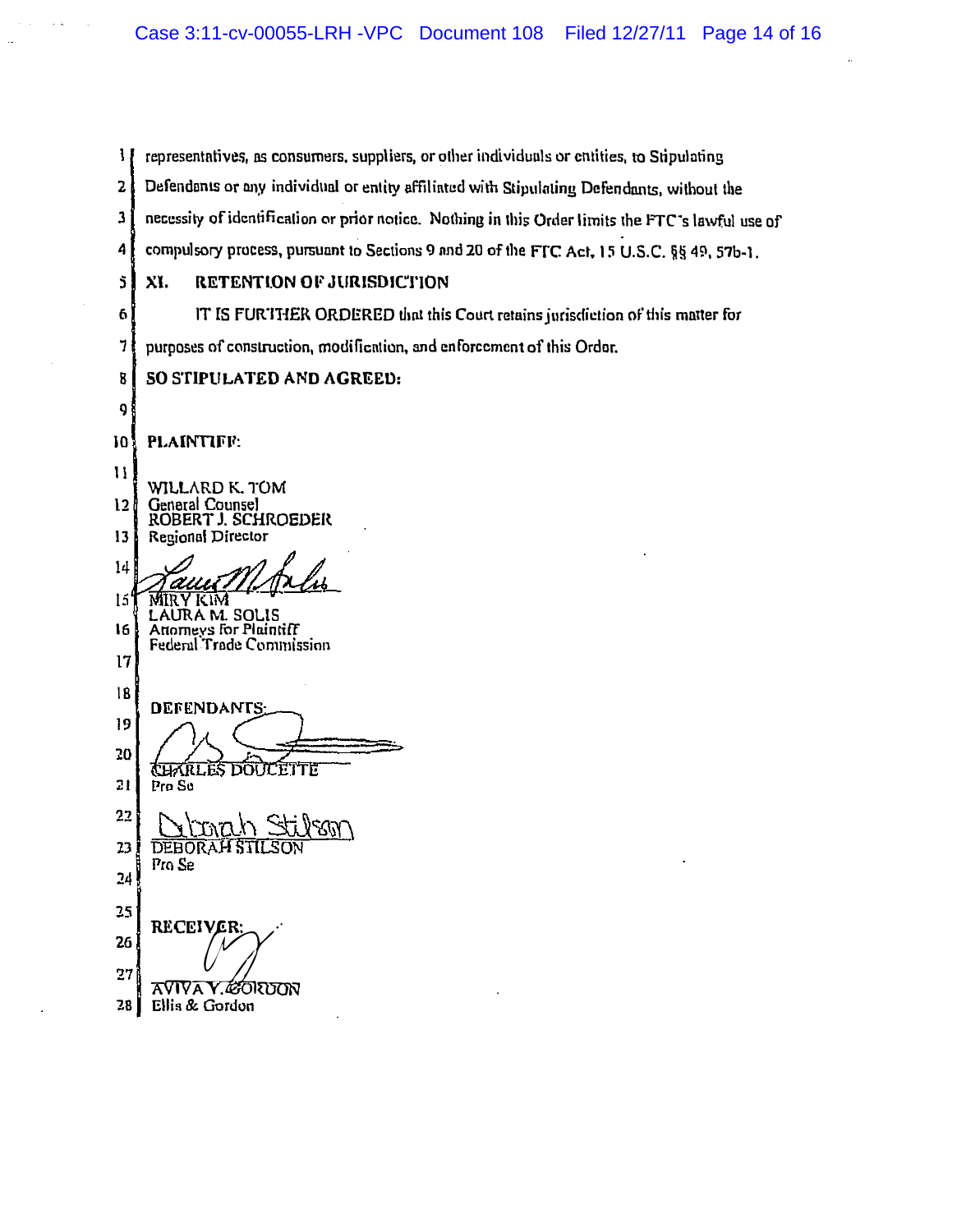| 1 <sup>1</sup><br>$\overline{2}$<br>3 | 510 S. 9 <sup>th</sup> St.<br>Las Vegas, NV 89101<br>(702) 385-3727<br>Receiver for Immigration Center |
|---------------------------------------|--------------------------------------------------------------------------------------------------------|
| 4<br>5                                | IT IS SO ORDERED.                                                                                      |
| $-6$<br>$\overline{7}$                | tiche<br>day of December<br>DATED this $27th$<br>, 2011.                                               |
| 8<br>9                                | LARRY R. HICKS<br>United States District Judge                                                         |
| 10                                    |                                                                                                        |
| $\mathbf{1}$                          |                                                                                                        |
| 12                                    |                                                                                                        |
| 13                                    |                                                                                                        |
| 14                                    |                                                                                                        |
| 15                                    |                                                                                                        |
| 16                                    |                                                                                                        |
| 17                                    |                                                                                                        |
| 18<br>19                              |                                                                                                        |
| 20                                    |                                                                                                        |
| 21                                    |                                                                                                        |
| 22                                    |                                                                                                        |
| 23                                    |                                                                                                        |
| 24                                    |                                                                                                        |
| 25                                    |                                                                                                        |
| 26                                    |                                                                                                        |
| 27                                    |                                                                                                        |
| 28                                    |                                                                                                        |